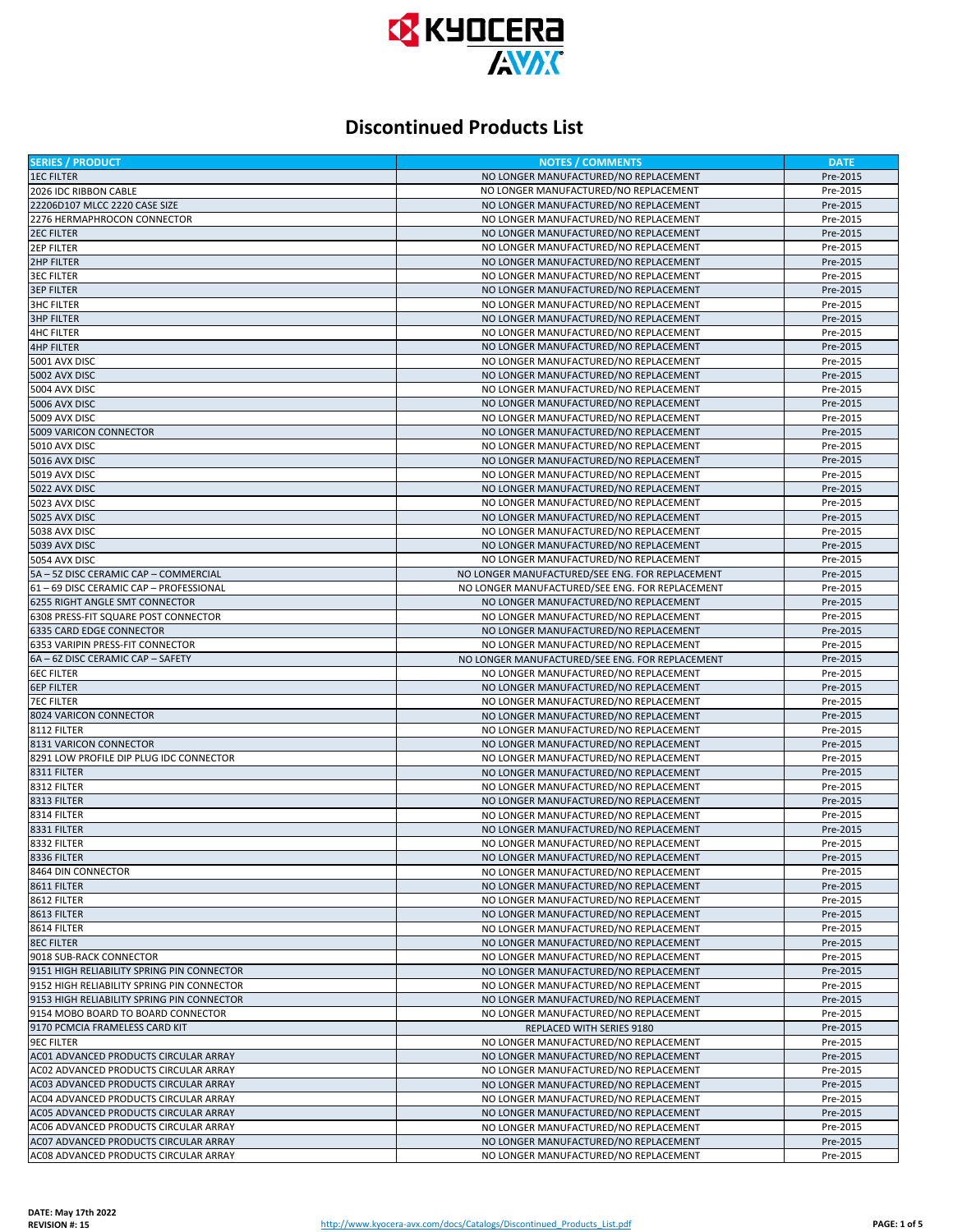

| AC09 ADVANCED PRODUCTS CIRCULAR ARRAY                                                                                                                                                                                                                                                                                                                     | NO LONGER MANUFACTURED/NO REPLACEMENT                     | Pre-2015             |
|-----------------------------------------------------------------------------------------------------------------------------------------------------------------------------------------------------------------------------------------------------------------------------------------------------------------------------------------------------------|-----------------------------------------------------------|----------------------|
| AC10 ADVANCED PRODUCTS CIRCULAR ARRAY                                                                                                                                                                                                                                                                                                                     | NO LONGER MANUFACTURED/NO REPLACEMENT                     | Pre-2015             |
| AC11 ADVANCED PRODUCTS CIRCULAR ARRAY                                                                                                                                                                                                                                                                                                                     | NO LONGER MANUFACTURED/NO REPLACEMENT                     | Pre-2015             |
| AC12 ADVANCED PRODUCTS CIRCULAR ARRAY                                                                                                                                                                                                                                                                                                                     | NO LONGER MANUFACTURED/NO REPLACEMENT                     | Pre-2015             |
|                                                                                                                                                                                                                                                                                                                                                           |                                                           |                      |
| AC13 ADVANCED PRODUCTS CIRCULAR ARRAY                                                                                                                                                                                                                                                                                                                     | NO LONGER MANUFACTURED/NO REPLACEMENT                     | Pre-2015             |
| AC14 ADVANCED PRODUCTS CIRCULAR ARRAY                                                                                                                                                                                                                                                                                                                     | NO LONGER MANUFACTURED/NO REPLACEMENT                     | Pre-2015             |
| AC15 ADVANCED PRODUCTS CIRCULAR ARRAY                                                                                                                                                                                                                                                                                                                     | NO LONGER MANUFACTURED/NO REPLACEMENT                     | Pre-2015             |
|                                                                                                                                                                                                                                                                                                                                                           |                                                           |                      |
| AC16 ADVANCED PRODUCTS CIRCULAR ARRAY                                                                                                                                                                                                                                                                                                                     | NO LONGER MANUFACTURED/NO REPLACEMENT                     | Pre-2015             |
| AC17 ADVANCED PRODUCTS CIRCULAR ARRAY                                                                                                                                                                                                                                                                                                                     | NO LONGER MANUFACTURED/NO REPLACEMENT                     | Pre-2015             |
| AC18 ADVANCED PRODUCTS CIRCULAR ARRAY                                                                                                                                                                                                                                                                                                                     | NO LONGER MANUFACTURED/NO REPLACEMENT                     | Pre-2015             |
| AC19 ADVANCED PRODUCTS CIRCULAR ARRAY                                                                                                                                                                                                                                                                                                                     | NO LONGER MANUFACTURED/NO REPLACEMENT                     | Pre-2015             |
|                                                                                                                                                                                                                                                                                                                                                           |                                                           |                      |
| AC20 ADVANCED PRODUCTS CIRCULAR ARRAY                                                                                                                                                                                                                                                                                                                     | NO LONGER MANUFACTURED/NO REPLACEMENT                     | Pre-2015             |
| AC21 ADVANCED PRODUCTS CIRCULAR ARRAY                                                                                                                                                                                                                                                                                                                     | NO LONGER MANUFACTURED/NO REPLACEMENT                     | Pre-2015             |
| AC22 ADVANCED PRODUCTS CIRCULAR ARRAY                                                                                                                                                                                                                                                                                                                     | NO LONGER MANUFACTURED/NO REPLACEMENT                     | Pre-2015             |
| AC23 ADVANCED PRODUCTS CIRCULAR ARRAY                                                                                                                                                                                                                                                                                                                     | NO LONGER MANUFACTURED/NO REPLACEMENT                     | Pre-2015             |
|                                                                                                                                                                                                                                                                                                                                                           |                                                           |                      |
| AC24 ADVANCED PRODUCTS CIRCULAR ARRAY                                                                                                                                                                                                                                                                                                                     | NO LONGER MANUFACTURED/NO REPLACEMENT                     | Pre-2015             |
| AD01 ADVANCED PRODUCTS RECTANGULAR ARRAY                                                                                                                                                                                                                                                                                                                  | NO LONGER MANUFACTURED/NO REPLACEMENT                     | Pre-2015             |
| AD02 ADVANCED PRODUCTS RECTANGULAR ARRAY                                                                                                                                                                                                                                                                                                                  | NO LONGER MANUFACTURED/NO REPLACEMENT                     | Pre-2015             |
|                                                                                                                                                                                                                                                                                                                                                           |                                                           |                      |
| AD03 ADVANCED PRODUCTS RECTANGULAR ARRAY                                                                                                                                                                                                                                                                                                                  | NO LONGER MANUFACTURED/NO REPLACEMENT                     | Pre-2015             |
| AD04 ADVANCED PRODUCTS RECTANGULAR ARRAY                                                                                                                                                                                                                                                                                                                  | NO LONGER MANUFACTURED/NO REPLACEMENT                     | Pre-2015             |
| AD05 ADVANCED PRODUCTS RECTANGULAR ARRAY                                                                                                                                                                                                                                                                                                                  | NO LONGER MANUFACTURED/NO REPLACEMENT                     | Pre-2015             |
| <b>AEC FILTER</b>                                                                                                                                                                                                                                                                                                                                         | NO LONGER MANUFACTURED/NO REPLACEMENT                     | Pre-2015             |
|                                                                                                                                                                                                                                                                                                                                                           |                                                           |                      |
| <b>AEL FILTER</b>                                                                                                                                                                                                                                                                                                                                         | NO LONGER MANUFACTURED/NO REPLACEMENT                     | Pre-2015             |
| <b>AEP FILTER</b>                                                                                                                                                                                                                                                                                                                                         | NO LONGER MANUFACTURED/NO REPLACEMENT                     | Pre-2015             |
| <b>AET FILTER</b>                                                                                                                                                                                                                                                                                                                                         | NO LONGER MANUFACTURED/NO REPLACEMENT                     | Pre-2015             |
|                                                                                                                                                                                                                                                                                                                                                           | NO LONGER MANUFACTURED/NO REPLACEMENT                     |                      |
| <b>AFL FILTER</b>                                                                                                                                                                                                                                                                                                                                         |                                                           | Pre-2015             |
| <b>AFP FILTER</b>                                                                                                                                                                                                                                                                                                                                         | NO LONGER MANUFACTURED/NO REPLACEMENT                     | Pre-2015             |
| <b>AFT FILTER</b>                                                                                                                                                                                                                                                                                                                                         | NO LONGER MANUFACTURED/NO REPLACEMENT                     | Pre-2015             |
| <b>AGL FILTER</b>                                                                                                                                                                                                                                                                                                                                         | NO LONGER MANUFACTURED/NO REPLACEMENT                     | Pre-2015             |
|                                                                                                                                                                                                                                                                                                                                                           |                                                           |                      |
| <b>AGP FILTER</b>                                                                                                                                                                                                                                                                                                                                         | NO LONGER MANUFACTURED/NO REPLACEMENT                     | Pre-2015             |
| <b>AGT FILTER</b>                                                                                                                                                                                                                                                                                                                                         | NO LONGER MANUFACTURED/NO REPLACEMENT                     | Pre-2015             |
| <b>ARL FILTER</b>                                                                                                                                                                                                                                                                                                                                         | NO LONGER MANUFACTURED/NO REPLACEMENT                     | Pre-2015             |
| <b>ARP FILTER</b>                                                                                                                                                                                                                                                                                                                                         |                                                           | Pre-2015             |
|                                                                                                                                                                                                                                                                                                                                                           | NO LONGER MANUFACTURED/NO REPLACEMENT                     |                      |
| <b>ART FILTER</b>                                                                                                                                                                                                                                                                                                                                         | NO LONGER MANUFACTURED/NO REPLACEMENT                     | Pre-2015             |
| AS11 ADVANCED PRODUCTS SURFACE CONTACT ARRAY                                                                                                                                                                                                                                                                                                              | NO LONGER MANUFACTURED/NO REPLACEMENT                     | Pre-2015             |
| AS12 ADVANCED PRODUCTS SURFACE CONTACT ARRAY                                                                                                                                                                                                                                                                                                              | NO LONGER MANUFACTURED/NO REPLACEMENT                     | Pre-2015             |
|                                                                                                                                                                                                                                                                                                                                                           |                                                           |                      |
| AS13 ADVANCED PRODUCTS SURFACE CONTACT ARRAY                                                                                                                                                                                                                                                                                                              | NO LONGER MANUFACTURED/NO REPLACEMENT                     | Pre-2015             |
| AS21 ADVANCED PRODUCTS SURFACE CONTACT ARRAY                                                                                                                                                                                                                                                                                                              | NO LONGER MANUFACTURED/NO REPLACEMENT                     | Pre-2015             |
| AS22 ADVANCED PRODUCTS SURFACE CONTACT ARRAY                                                                                                                                                                                                                                                                                                              | NO LONGER MANUFACTURED/NO REPLACEMENT                     | Pre-2015             |
| AS23 ADVANCED PRODUCTS SURFACE CONTACT ARRAY                                                                                                                                                                                                                                                                                                              | NO LONGER MANUFACTURED/NO REPLACEMENT                     | Pre-2015             |
|                                                                                                                                                                                                                                                                                                                                                           |                                                           |                      |
|                                                                                                                                                                                                                                                                                                                                                           |                                                           |                      |
| AS31 ADVANCED PRODUCTS SURFACE CONTACT ARRAY                                                                                                                                                                                                                                                                                                              | NO LONGER MANUFACTURED/NO REPLACEMENT                     | Pre-2015             |
| AS32 ADVANCED PRODUCTS SURFACE CONTACT ARRAY                                                                                                                                                                                                                                                                                                              | NO LONGER MANUFACTURED/NO REPLACEMENT                     | Pre-2015             |
|                                                                                                                                                                                                                                                                                                                                                           |                                                           |                      |
| AS33 ADVANCED PRODUCTS SURFACE CONTACT ARRAY                                                                                                                                                                                                                                                                                                              | NO LONGER MANUFACTURED/NO REPLACEMENT                     | Pre-2015             |
| AS41 ADVANCED PRODUCTS SURFACE CONTACT ARRAY                                                                                                                                                                                                                                                                                                              | NO LONGER MANUFACTURED/NO REPLACEMENT                     | Pre-2015             |
| AS42 ADVANCED PRODUCTS SURFACE CONTACT ARRAY                                                                                                                                                                                                                                                                                                              | NO LONGER MANUFACTURED/NO REPLACEMENT                     | Pre-2015             |
|                                                                                                                                                                                                                                                                                                                                                           | NO LONGER MANUFACTURED/NO REPLACEMENT                     | Pre-2015             |
|                                                                                                                                                                                                                                                                                                                                                           |                                                           |                      |
| AS43 ADVANCED PRODUCTS SURFACE CONTACT ARRAY<br><b>ASD FILTER</b>                                                                                                                                                                                                                                                                                         | NO LONGER MANUFACTURED/NO REPLACEMENT                     | Pre-2015             |
|                                                                                                                                                                                                                                                                                                                                                           | NO LONGER MANUFACTURED/NO REPLACEMENT                     | Pre-2015             |
| <b>ASL FILTER</b><br><b>ASP FILTER</b>                                                                                                                                                                                                                                                                                                                    | NO LONGER MANUFACTURED/NO REPLACEMENT                     | Pre-2015             |
|                                                                                                                                                                                                                                                                                                                                                           | NO LONGER MANUFACTURED/NO REPLACEMENT                     | Pre-2015             |
| <b>AST FILTER</b>                                                                                                                                                                                                                                                                                                                                         |                                                           |                      |
|                                                                                                                                                                                                                                                                                                                                                           | NO LONGER MANUFACTURED/NO REPLACEMENT                     | Pre-2015             |
|                                                                                                                                                                                                                                                                                                                                                           | NO LONGER MANUFACTURED/NO REPLACEMENT                     | Pre-2015             |
| AT21 ADVANCED PRODUCTS SURFACE CONTACT ARRAY                                                                                                                                                                                                                                                                                                              | NO LONGER MANUFACTURED/NO REPLACEMENT                     | Pre-2015             |
| AT22 ADVANCED PRODUCTS SURFACE CONTACT ARRAY                                                                                                                                                                                                                                                                                                              | NO LONGER MANUFACTURED/NO REPLACEMENT                     | Pre-2015             |
|                                                                                                                                                                                                                                                                                                                                                           |                                                           |                      |
| AT31 ADVANCED PRODUCTS SURFACE CONTACT ARRAY                                                                                                                                                                                                                                                                                                              | NO LONGER MANUFACTURED/NO REPLACEMENT                     | Pre-2015             |
| AT32 ADVANCED PRODUCTS SURFACE CONTACT ARRAY                                                                                                                                                                                                                                                                                                              | NO LONGER MANUFACTURED/NO REPLACEMENT                     | Pre-2015             |
| AT11 ADVANCED PRODUCTS SURFACE CONTACT ARRAY<br>AT12 ADVANCED PRODUCTS SURFACE CONTACT ARRAY<br>ATC1A CHIP ATTENUATOR                                                                                                                                                                                                                                     | NO LONGER MANUFACTURED/NO REPLACEMENT                     | Pre-2015             |
| BA AXIAL METALLIZED POLYPROPYLENE                                                                                                                                                                                                                                                                                                                         | NO LONGER MANUFACTURED/NO REPLACEMENT                     | Pre-2015             |
|                                                                                                                                                                                                                                                                                                                                                           |                                                           |                      |
|                                                                                                                                                                                                                                                                                                                                                           | NO LONGER MANUFACTURED/NO REPLACEMENT                     | Pre-2015             |
| BC RADIAL METALLIZED POLYESTER                                                                                                                                                                                                                                                                                                                            | NO LONGER MANUFACTURED/NO REPLACEMENT                     | Pre-2015             |
|                                                                                                                                                                                                                                                                                                                                                           | NO LONGER MANUFACTURED/NO REPLACEMENT                     | Pre-2015             |
|                                                                                                                                                                                                                                                                                                                                                           | NO LONGER MANUFACTURED/NO REPLACEMENT                     | Pre-2015             |
|                                                                                                                                                                                                                                                                                                                                                           |                                                           |                      |
| BB RADIAL METALLIZED POLYESTER<br>BD RADIAL METALLIZED POLYESTER<br><b>BEC FILTER</b><br><b>BESTCAP (BZ Series)</b>                                                                                                                                                                                                                                       | NO LONGER MANUFACTURED/NO REPLACEMENT                     | MAY 2022             |
|                                                                                                                                                                                                                                                                                                                                                           | NO LONGER MANUFACTURED/NO REPLACEMENT                     | Pre-2015             |
|                                                                                                                                                                                                                                                                                                                                                           | NO LONGER MANUFACTURED/NO REPLACEMENT                     | Pre-2015             |
|                                                                                                                                                                                                                                                                                                                                                           | NO LONGER MANUFACTURED/NO REPLACEMENT                     | Pre-2015             |
|                                                                                                                                                                                                                                                                                                                                                           |                                                           |                      |
|                                                                                                                                                                                                                                                                                                                                                           | NO LONGER MANUFACTURED/NO REPLACEMENT                     | Pre-2015             |
|                                                                                                                                                                                                                                                                                                                                                           | NO LONGER MANUFACTURED/NO REPLACEMENT                     | Pre-2015             |
|                                                                                                                                                                                                                                                                                                                                                           | NO LONGER MANUFACTURED/NO REPLACEMENT                     | Pre-2015             |
|                                                                                                                                                                                                                                                                                                                                                           | NO LONGER MANUFACTURED/NO REPLACEMENT                     | Pre-2015             |
|                                                                                                                                                                                                                                                                                                                                                           |                                                           |                      |
|                                                                                                                                                                                                                                                                                                                                                           | NO LONGER MANUFACTURED/NO REPLACEMENT                     | Pre-2015             |
|                                                                                                                                                                                                                                                                                                                                                           | NO LONGER MANUFACTURED/NO REPLACEMENT                     | Pre-2015             |
| BF RADIAL METALLIZED POLYESTER<br>BG RADIAL METALLIZED POLYESTER<br>BH RADIAL METALLIZED POLYESTER<br>BL AXIAL METALLIZED POLYPROPYLENE<br>BN RADIAL METALLIZED POLYESTER<br>BO RADIAL METALLIZED POLYESTER<br>BQ RADIAL METALLIZED POLYESTER<br>BT RADIAL METALLIZED POLYESTER<br>BV RADIAL METALLIZED POLYESTER<br>BY6G Y SUPPRESSOR POLYESTER FILM CAP | NO LONGER MANUFACTURED/NO REPLACEMENT                     | Pre-2015             |
|                                                                                                                                                                                                                                                                                                                                                           |                                                           |                      |
| C80V MOLDED AXIAL<br><b>CEC FILTER</b>                                                                                                                                                                                                                                                                                                                    | REPLACED WITH MA<br>NO LONGER MANUFACTURED/NO REPLACEMENT | Pre-2015<br>Pre-2015 |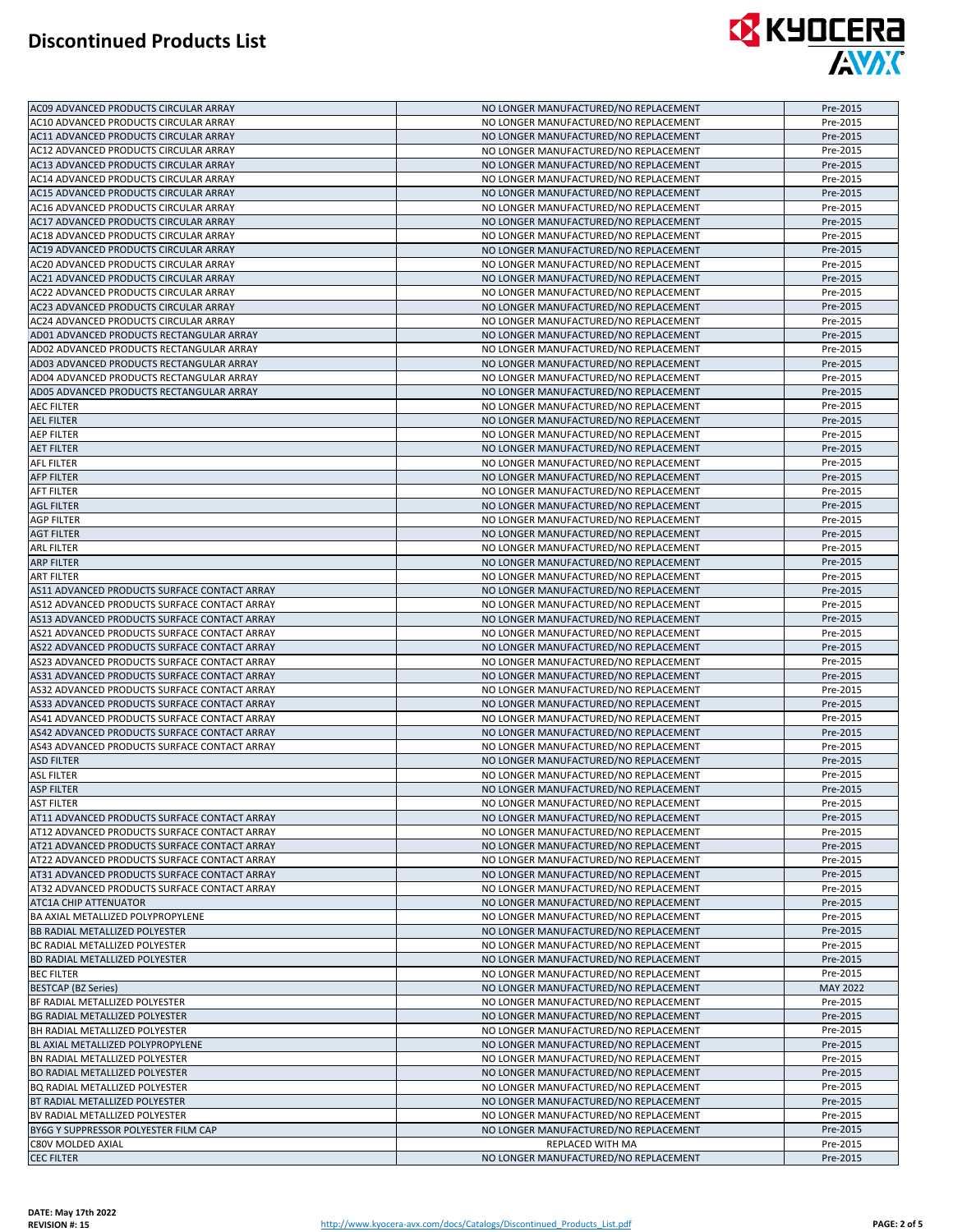

| CF FILM CHIP CAPACITOR                                     | REPLACED WITH CB SERIES                                                        | Pre-2015                   |
|------------------------------------------------------------|--------------------------------------------------------------------------------|----------------------------|
| <b>CJ05 THICK FILM CHIP RESISTORS</b>                      | NO LONGER MANUFACTURED/NO REPLACEMENT                                          | Pre-2015                   |
| <b>CJ10 THICK FILM CHIP RESISTORS</b>                      | NO LONGER MANUFACTURED/NO REPLACEMENT                                          | Pre-2015                   |
| <b>CJ21 THICK FILM CHIP RESISTORS</b>                      | NO LONGER MANUFACTURED/NO REPLACEMENT                                          | Pre-2015                   |
| <b>CJ32 THICK FILM CHIP RESISTORS</b>                      | NO LONGER MANUFACTURED/NO REPLACEMENT                                          | Pre-2015                   |
| <b>CK31 GLASS CAPACITOR</b>                                | NO LONGER MANUFACTURED/NO REPLACEMENT                                          | Pre-2015                   |
| <b>CK32 GLASS CAPACITOR</b>                                | NO LONGER MANUFACTURED/NO REPLACEMENT                                          | Pre-2015                   |
| <b>CKR31 GLASS CAPACITOR</b>                               | NO LONGER MANUFACTURED/NO REPLACEMENT                                          | Pre-2015                   |
| <b>CKR32 GLASS CAPACITOR</b>                               | NO LONGER MANUFACTURED/NO REPLACEMENT                                          | Pre-2015                   |
| CR03 THICK FILM CHIP RESISTORS                             | NO LONGER MANUFACTURED/NO REPLACEMENT                                          | Pre-2015                   |
| CRO5 THICK FILM CHIP RESISTORS                             | NO LONGER MANUFACTURED/NO REPLACEMENT                                          | Pre-2015                   |
| CR06 CERAGUARD                                             | <b>REPLACED WITH MR06</b>                                                      | Pre-2015                   |
| CR10 0603 CHIP RESISTOR                                    | NO LONGER MANUFACTURED/NO REPLACEMENT                                          | Pre-2015                   |
| CR21 0805 CHIP RESISTOR                                    | NO LONGER MANUFACTURED/NO REPLACEMENT                                          | Pre-2015                   |
| CR32 1206 CHIP RESISTOR                                    | NO LONGER MANUFACTURED/NO REPLACEMENT                                          | Pre-2015                   |
| <b>CR63 CHIP RESISTOR</b>                                  | NO LONGER MANUFACTURED/NO REPLACEMENT                                          | Pre-2015                   |
| CR89W MOLDED AXIAL                                         | REPLACED WITH MA                                                               | Pre-2015                   |
| CR90V MOLDED AXIAL                                         | REPLACED WITH MA                                                               | Pre-2015                   |
| CRA3A4E 1206 RESISTOR ARRAY                                | NO LONGER MANUFACTURED/NO REPLACEMENT                                          | Pre-2015                   |
| CRB1A2E 1206 RESISTOR ARRAY                                | NO LONGER MANUFACTURED/NO REPLACEMENT                                          | Pre-2015                   |
| CRB2A4E 1206 RESISTOR ARRAY                                | NO LONGER MANUFACTURED/NO REPLACEMENT                                          | Pre-2015                   |
| CRB3A4E 1206 RESISTOR ARRAY                                | NO LONGER MANUFACTURED/NO REPLACEMENT                                          | Pre-2015                   |
| CRB6A8E 1206 RESISTOR ARRAY                                | NO LONGER MANUFACTURED/NO REPLACEMENT                                          | Pre-2015                   |
| CRC11A2E 1206 RESISTOR ARRAY                               | NO LONGER MANUFACTURED/NO REPLACEMENT                                          | Pre-2015                   |
| CRC2A4E 1206 RESISTOR ARRAY                                | NO LONGER MANUFACTURED/NO REPLACEMENT                                          | Pre-2015                   |
| CRC3A4E 1206 RESISTOR ARRAY                                | NO LONGER MANUFACTURED/NO REPLACEMENT                                          | Pre-2015                   |
| CRC4A8E 1206 RESISTOR ARRAY                                | NO LONGER MANUFACTURED/NO REPLACEMENT                                          | Pre-2015                   |
| <b>CVR32 TRIMMERPOT</b>                                    | NO LONGER MANUFACTURED/NO REPLACEMENT                                          | Pre-2015                   |
| <b>CVR42 TRIMMERPOT</b>                                    | NO LONGER MANUFACTURED/NO REPLACEMENT                                          | Pre-2015                   |
| <b>CVR43 TRIMMERPOT</b>                                    | NO LONGER MANUFACTURED/NO REPLACEMENT                                          | Pre-2015                   |
| <b>CX06 TANTALUM RADIAL</b>                                | NO LONGER MANUFACTURED/NO REPLACEMENT                                          | Pre-2015                   |
| <b>CX16 TANTALUM AXIAL</b>                                 | NO LONGER MANUFACTURED/NO REPLACEMENT                                          | Pre-2015                   |
| CY.                                                        | NO LONGER MANUFACTURED/SEE ENG. FOR REPLACEMENT                                | Pre-2015                   |
| <b>CY20 GLASS CAPACITOR</b>                                | NO LONGER MANUFACTURED/SEE ENG. FOR REPLACEMENT                                | Pre-2015                   |
| <b>CY30 GLASS CAPACITOR</b>                                | NO LONGER MANUFACTURED/SEE ENG. FOR REPLACEMENT                                | Pre-2015                   |
| <b>CYF</b>                                                 | NO LONGER MANUFACTURED/SEE ENG. FOR REPLACEMENT                                | Pre-2015                   |
| <b>CYFR20 GLASS CAPACITOR</b>                              | NO LONGER MANUFACTURED/SEE ENG. FOR REPLACEMENT                                | Pre-2015                   |
| <b>CYFR30 GLASS CAPACITOR</b>                              | NO LONGER MANUFACTURED/SEE ENG. FOR REPLACEMENT                                | Pre-2015                   |
| <b>CYR</b>                                                 | NO LONGER MANUFACTURED/SEE ENG. FOR REPLACEMENT                                | Pre-2015                   |
| <b>CYR20 GLASS CAPACITOR</b>                               | NO LONGER MANUFACTURED/SEE ENG. FOR REPLACEMENT                                | Pre-2015                   |
| <b>CYR30 GLASS CAPACITOR</b>                               | NO LONGER MANUFACTURED/SEE ENG. FOR REPLACEMENT                                | Pre-2015                   |
| DI-0 AVX DISC                                              | NO LONGER MANUFACTURED/NO REPLACEMENT                                          | Pre-2015                   |
| DI-1 AVX DISC                                              | NO LONGER MANUFACTURED/NO REPLACEMENT                                          | Pre-2015                   |
| DI-2 AVX DISC                                              | NO LONGER MANUFACTURED/NO REPLACEMENT                                          | Pre-2015                   |
| DI-3 AVX DISC                                              | NO LONGER MANUFACTURED/NO REPLACEMENT                                          | Pre-2015                   |
| DI-3A AVX DISC                                             | NO LONGER MANUFACTURED/NO REPLACEMENT                                          | Pre-2015                   |
| DI-4 AVX DISC                                              | NO LONGER MANUFACTURED/NO REPLACEMENT                                          | Pre-2015                   |
| DI-5 AVX DISC                                              | NO LONGER MANUFACTURED/NO REPLACEMENT                                          | Pre-2015                   |
| DI-6 AVX DISC                                              | NO LONGER MANUFACTURED/NO REPLACEMENT                                          | Pre-2015                   |
| DI-6A AVX DISC                                             | NO LONGER MANUFACTURED/NO REPLACEMENT                                          | Pre-2015                   |
| DI-7 AVX DISC                                              | NO LONGER MANUFACTURED/NO REPLACEMENT                                          | Pre-2015                   |
| DI-8 AVX DISC                                              | NO LONGER MANUFACTURED/NO REPLACEMENT                                          | Pre-2015                   |
| DISCOIDAL (Capacitor/Filter)                               | NO LONGER MANUFACTURED/NO REPLACEMENT                                          | <b>July 2019</b>           |
| EI, ED, ET SOFT FERRITES                                   | NO LONGER MANUFACTURED/NO REPLACEMENT                                          | Pre-2015                   |
| EP, ER SOFT FERRITES                                       | NO LONGER MANUFACTURED/NO REPLACEMENT                                          | Pre-2015                   |
| ER, EF, EC, SOFT FERRITES<br><b>ET06 GLASS CAPACITOR</b>   | NO LONGER MANUFACTURED/NO REPLACEMENT                                          | Pre-2015<br>AUGUST 2016    |
|                                                            | NO LONGER MANUFACTURED/NO REPLACEMENT                                          |                            |
| <b>ET08 GLASS CAPACITOR</b><br><b>ET10 GLASS CAPACITOR</b> | NO LONGER MANUFACTURED/NO REPLACEMENT<br>NO LONGER MANUFACTURED/NO REPLACEMENT | AUGUST 2016<br>AUGUST 2016 |
| <b>ET15 GLASS CAPACITOR</b>                                | NO LONGER MANUFACTURED/NO REPLACEMENT                                          | AUGUST 2016                |
| <b>ET20 GLASS CAPACITOR</b>                                | NO LONGER MANUFACTURED/SEE ENG. FOR REPLACEMENT                                | Pre-2015                   |
| <b>ET30 GLASS CAPACITOR</b>                                | NO LONGER MANUFACTURED/SEE ENG. FOR REPLACEMENT                                | Pre-2015                   |
| ET31 GLASS CAPACITOR                                       | NO LONGER MANUFACTURED/NO REPLACEMENT                                          | Pre-2015                   |
| <b>ET32 GLASS CAPACITOR</b>                                | NO LONGER MANUFACTURED/NO REPLACEMENT                                          | Pre-2015                   |
| <b>ETR20 GLASS CAPACITOR</b>                               | NO LONGER MANUFACTURED/SEE ENG. FOR REPLACEMENT                                | Pre-2015                   |
| <b>ETR30 GLASS CAPACITOR</b>                               | NO LONGER MANUFACTURED/SEE ENG. FOR REPLACEMENT                                | Pre-2015                   |
| FLA20 FEED THRU                                            | NO LONGER MANUFACTURED/NO REPLACEMENT                                          | Pre-2015                   |
| <b>FLA21 FEED THRU</b>                                     | NO LONGER MANUFACTURED/NO REPLACEMENT                                          | Pre-2015                   |
| FLA30 FEED THRU                                            | NO LONGER MANUFACTURED/NO REPLACEMENT                                          | Pre-2015                   |
| <b>FLA31 FEED THRU</b>                                     | NO LONGER MANUFACTURED/NO REPLACEMENT                                          | Pre-2015                   |
| FLA40 FEED THRU                                            | NO LONGER MANUFACTURED/NO REPLACEMENT                                          | Pre-2015                   |
| <b>FLA41 FEED THRU</b>                                     | NO LONGER MANUFACTURED/NO REPLACEMENT                                          | Pre-2015                   |
| <b>FLA50 FEED THRU</b>                                     | NO LONGER MANUFACTURED/NO REPLACEMENT                                          | Pre-2015                   |
| <b>FLA51 FEED THRU</b>                                     | NO LONGER MANUFACTURED/NO REPLACEMENT                                          | Pre-2015                   |
| FLA62 FEED THRU                                            | NO LONGER MANUFACTURED/NO REPLACEMENT                                          | Pre-2015                   |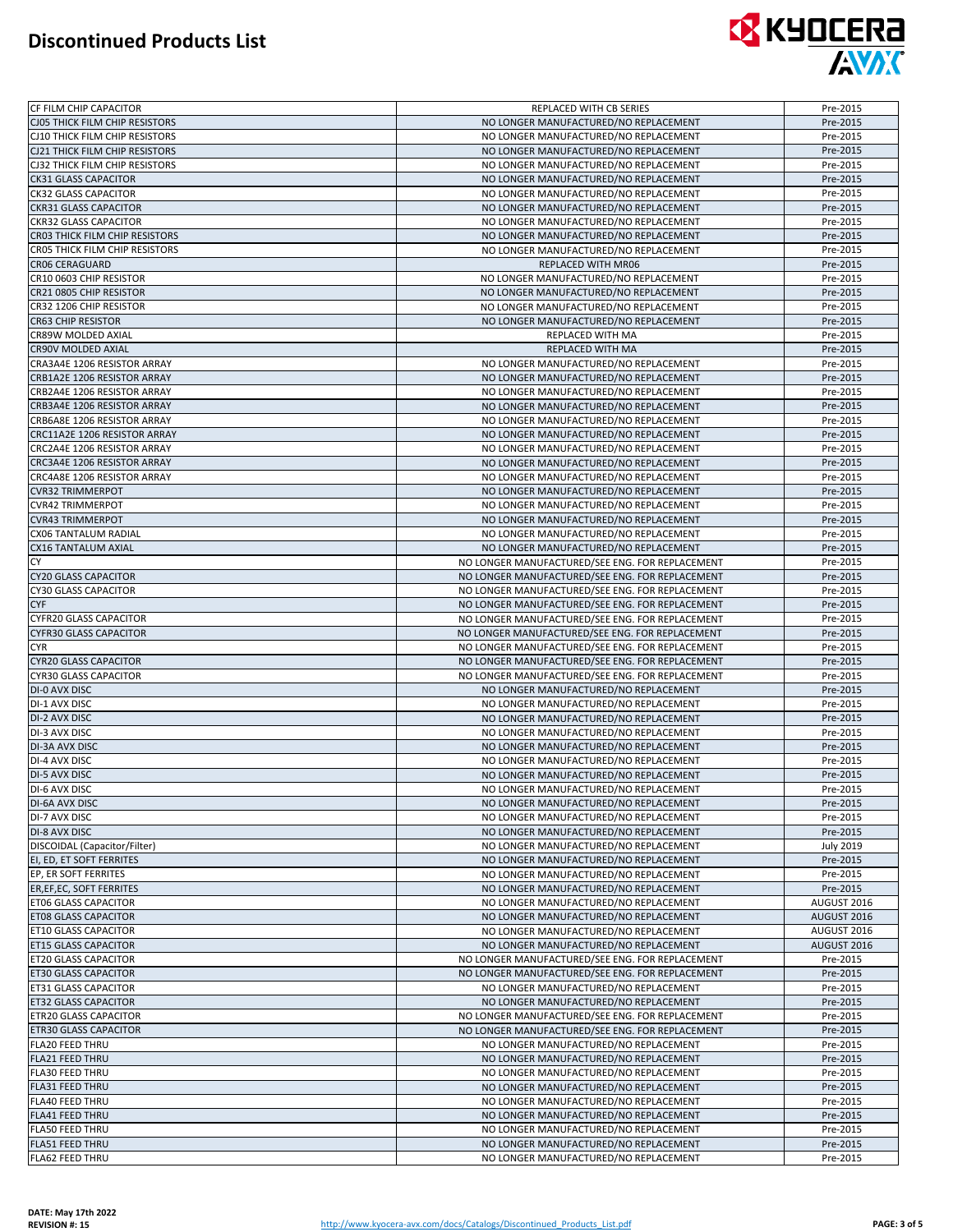

| FM, FP SOFT FERRITES                                 | NO LONGER MANUFACTURED/NO REPLACEMENT                                          | Pre-2015             |
|------------------------------------------------------|--------------------------------------------------------------------------------|----------------------|
| FT20 FEED THRU                                       | NO LONGER MANUFACTURED/NO REPLACEMENT                                          | Pre-2015             |
|                                                      |                                                                                |                      |
| FT30 FEED THRU                                       | NO LONGER MANUFACTURED/NO REPLACEMENT                                          | Pre-2015             |
| FT33 FEED THRU                                       | NO LONGER MANUFACTURED/NO REPLACEMENT                                          | Pre-2015             |
| FT40 FEED THRU                                       | NO LONGER MANUFACTURED/NO REPLACEMENT                                          | Pre-2015             |
| FT50 FEED THRU                                       | NO LONGER MANUFACTURED/NO REPLACEMENT                                          | Pre-2015             |
| FT60 FEED THRU                                       | NO LONGER MANUFACTURED/NO REPLACEMENT                                          | Pre-2015             |
| <b>GK7 EMI FILTER - CYLINDRICAL</b>                  | NO LONGER MANUFACTURED/NO REPLACEMENT                                          | Pre-2015             |
| <b>GL INDUCTOR SERIES</b>                            | REPLACED WITH ATC 506WL SERIES                                                 | <b>July 2015</b>     |
| <b>GSR ALUMINUM ELECTROLYTICS</b>                    | NO LONGER MANUFACTURED/NO REPLACEMENT                                          | Pre-2015             |
|                                                      |                                                                                |                      |
| HB/HF CERAMIC HIGH VOLTAGE                           | NO LONGER MANUFACTURED/NO REPLACEMENT                                          | Pre-2015             |
| HD / HE SERIES                                       | NO LONGER MANUFACTURED/NO REPLACEMENT                                          | April 2019           |
| HF05 MICROWAVE RIBBON LEADED                         | NO LONGER MANUFACTURED/NO REPLACEMENT                                          | Pre-2015             |
| HF1 MICROWAVE RIBBON LEADED                          | NO LONGER MANUFACTURED/NO REPLACEMENT                                          | Pre-2015             |
| HF10 MICROWAVE RIBBON LEADED                         | NO LONGER MANUFACTURED/NO REPLACEMENT                                          | Pre-2015             |
| <b>HF11 MICROWAVE RIBBON LEADED</b>                  | NO LONGER MANUFACTURED/NO REPLACEMENT                                          | Pre-2015             |
| <b>HF13 MICROWAVE RIBBON LEADED</b>                  | NO LONGER MANUFACTURED/NO REPLACEMENT                                          | Pre-2015             |
| HF2 MICROWAVE RIBBON LEADED                          | NO LONGER MANUFACTURED/NO REPLACEMENT                                          | Pre-2015             |
|                                                      |                                                                                |                      |
| <b>HFL13 MICROWAVE RIBBON LEADED</b>                 | NO LONGER MANUFACTURED/NO REPLACEMENT                                          | Pre-2015             |
| HICV HI VOLTAGE MLC CHIP 22206D107KAT2A              | REPLACED WITH 12106D107KAT2A                                                   | Pre-2015             |
| HP / HW / HK Series                                  | NO LONGER MANUFACTURED/NO REPLACEMENT                                          | April 2019           |
| HR/HS CERAMIC HIGH VOLTAGE                           | NO LONGER MANUFACTURED/NO REPLACEMENT                                          | Pre-2015             |
| HT/HU CERAMIC HIGH VOLTAGE                           | NO LONGER MANUFACTURED/NO REPLACEMENT                                          | Pre-2015             |
| HVD-1 AVX DISC                                       | NO LONGER MANUFACTURED/NO REPLACEMENT                                          | Pre-2015             |
| <b>HVD-2 AVX DISC</b>                                | NO LONGER MANUFACTURED/NO REPLACEMENT                                          | Pre-2015             |
|                                                      |                                                                                | Pre-2015             |
| HVD-3 AVX DISC                                       | NO LONGER MANUFACTURED/NO REPLACEMENT                                          |                      |
| <b>HVD-4 AVX DISC</b>                                | NO LONGER MANUFACTURED/NO REPLACEMENT                                          | Pre-2015             |
| HVD-5 AVX DISC                                       | NO LONGER MANUFACTURED/NO REPLACEMENT                                          | Pre-2015             |
| <b>HVD-6 AVX DISC</b>                                | NO LONGER MANUFACTURED/NO REPLACEMENT                                          | Pre-2015             |
| HVD-7 AVX DISC                                       | NO LONGER MANUFACTURED/NO REPLACEMENT                                          | Pre-2015             |
| HZ CERAMIC HIGH VOLTAGE                              | NO LONGER MANUFACTURED/NO REPLACEMENT                                          | Pre-2015             |
| <b>KAF LEADED SAW FILTER</b>                         | NO LONGER MANUFACTURED/NO REPLACEMENT                                          | Pre-2015             |
| KAR LEADED SAW FILTER                                | REPLACED WITH PARS SMD (DIFFERENT FOOTPRINT)                                   | Pre-2015             |
|                                                      |                                                                                |                      |
| <b>KBF LEADED KHZ FILTER</b>                         | NO LONGER MANUFACTURED/NO REPLACEMENT                                          | Pre-2015             |
| <b>KBR LEADED RESONATOR</b>                          | REPLACED WITH PBRC SMD (DIFFERENT FOOTPRINT)                                   | Pre-2015             |
| KMR TPC ALUMINUM ELECTROLYTIC                        | NO LONGER MANUFACTURED/NO REPLACEMENT                                          | Pre-2015             |
| KSX36 SURFACE MOUNT CRYSTAL UNIT                     | NO LONGER MANUFACTURED/NO REPLACEMENT                                          | Pre-2015             |
|                                                      |                                                                                |                      |
| <b>LCMC Series</b>                                   | NO LONGER MANUFACTURED/NO REPLACEMENT                                          | SEPTEMBER 2017       |
| LICA LOW INDUCTANCE CAPACITOR ARRAY                  |                                                                                | AUGUST 2018          |
|                                                      | NO LONGER MANUFACTURED/NO REPLACEMENT                                          |                      |
| LR21 LOW RESISTANCE CHIP RESISTOR                    | NO LONGER MANUFACTURED/NO REPLACEMENT                                          | Pre-2015             |
| LR32 LOW RESISTANCE CHIP RESISTOR                    | NO LONGER MANUFACTURED/NO REPLACEMENT                                          | Pre-2015             |
| LR50 LOW RESISTANCE CHIP RESISTOR                    | NO LONGER MANUFACTURED/NO REPLACEMENT                                          | Pre-2015             |
| LR63 LOW RESISTANCE CHIP RESISTOR                    | NO LONGER MANUFACTURED/NO REPLACEMENT                                          | Pre-2015             |
| M11272/03 GLASS CAPACITOR                            | NO LONGER MANUFACTURED/SEE ENG. FOR REPLACEMENT                                | Pre-2015             |
| M11272/04 GLASS CAPACITOR                            | NO LONGER MANUFACTURED/SEE ENG. FOR REPLACEMENT                                | Pre-2015             |
| M15733 CYLINDRICAL FILTER                            | NO LONGER MANUFACTURED/NO REPLACEMENT                                          | Pre-2015             |
|                                                      |                                                                                |                      |
| M23269/03 GLASS CAPACITOR                            | NO LONGER MANUFACTURED/SEE ENG. FOR REPLACEMENT                                | Pre-2015             |
| M23269/04 GLASS CAPACITOR                            | NO LONGER MANUFACTURED/SEE ENG. FOR REPLACEMENT                                | Pre-2015             |
| MC10 MOLDED AXIAL                                    | REPLACED WITH MA10                                                             | Pre-2015             |
| MC20 MOLDED AXIAL                                    | REPLACED WITH MA40                                                             | Pre-2015             |
| MC21 MOLDED AXIAL                                    | REPLACED WITH MA40                                                             | Pre-2015             |
| MC50 MOLDED RADIAL LEADED (CERAMIC)                  | REPLACED WITH MR05                                                             | Pre-2015             |
| MC54 MOLDED RADIAL LEADED (CERAMIC)                  | <b>REPLACED WITH MR04</b>                                                      | Pre-2015             |
| MC60 MOLDED RADIAL LEADED (CERAMIC)                  | REPLACED WITH MR06                                                             | Pre-2015             |
| MC70 MOLDED AXIAL                                    | REPLACED WITH MA20                                                             | Pre-2015             |
| MC71 MOLDED AXIAL                                    |                                                                                | Pre-2015             |
|                                                      | REPLACED WITH MA20                                                             |                      |
| MC78 MOLDED AXIAL                                    | REPLACED WITH MA30                                                             | Pre-2015             |
| MC80V MOLDED AXIAL                                   | REPLACED WITH MA                                                               | Pre-2015             |
| MC85 MOLDED AXIAL                                    | REPLACED WITH MA50                                                             | Pre-2015             |
| MC87 MOLDED AXIAL                                    | REPLACED WITH MA60                                                             | Pre-2015             |
| MC89 MOLDED AXIAL                                    | REPLACED WITH MA                                                               | Pre-2015             |
| MC95 MOLDED RADIAL LEADED (CERAMIC)                  | REPLACED WITH MR07                                                             | Pre-2015             |
| MC96 MOLDED RADIAL LEADED (CERAMIC)                  | <b>REPLACED WITH MR08</b>                                                      | Pre-2015             |
| MIL-PRF-11272                                        | NO LONGER MANUFACTURED/SEE ENG. FOR REPLACEMENT                                | Pre-2015             |
|                                                      |                                                                                |                      |
| MIL-PRF-23269                                        | NO LONGER MANUFACTURED/SEE ENG. FOR REPLACEMENT                                | Pre-2015             |
| MIL-PRF-39006 "R" Level                              | NO LONGER MANUFACTERED/NO REPLACEMENT                                          | <b>JULY 2020</b>     |
| MQ SERIES (MEDICAL MLCC)                             | NO LONGER MANUFACTURED/NO REPLACEMENT                                          | JANUARY 2019         |
| <b>NB23 THERMISTORS</b>                              | NO LONGER MANUFACTURED/NO REPLACEMENT                                          | Pre-2015             |
| NF08-NF20 NTC THERMISTOR                             | NO LONGER MANUFACTURED/NO REPLACEMENT                                          | Pre-2015             |
| NK20 ACCURATE RADIAL DISC THERMISTOR                 | NO LONGER MANUFACTURED/NO REPLACEMENT                                          | Pre-2015             |
| NPV Series (NIOBIUM OXIDE CAPACITORS)                | NO LONGER MANUFACTURED/NO REPLACEMENT                                          | Pre-2015             |
| NV03 NTC DISC THERMISTOR                             | NO LONGER MANUFACTURED/NO REPLACEMENT                                          | Pre-2015             |
|                                                      |                                                                                |                      |
| PBFS SMD CERAMIC FILTER                              | NO LONGER MANUFACTURED/NO REPLACEMENT                                          | Pre-2015             |
| PE03 PTC DISC THERMISTOR<br>PE04 PTC DISC THERMISTOR | NO LONGER MANUFACTURED/NO REPLACEMENT<br>NO LONGER MANUFACTURED/NO REPLACEMENT | Pre-2015<br>Pre-2015 |